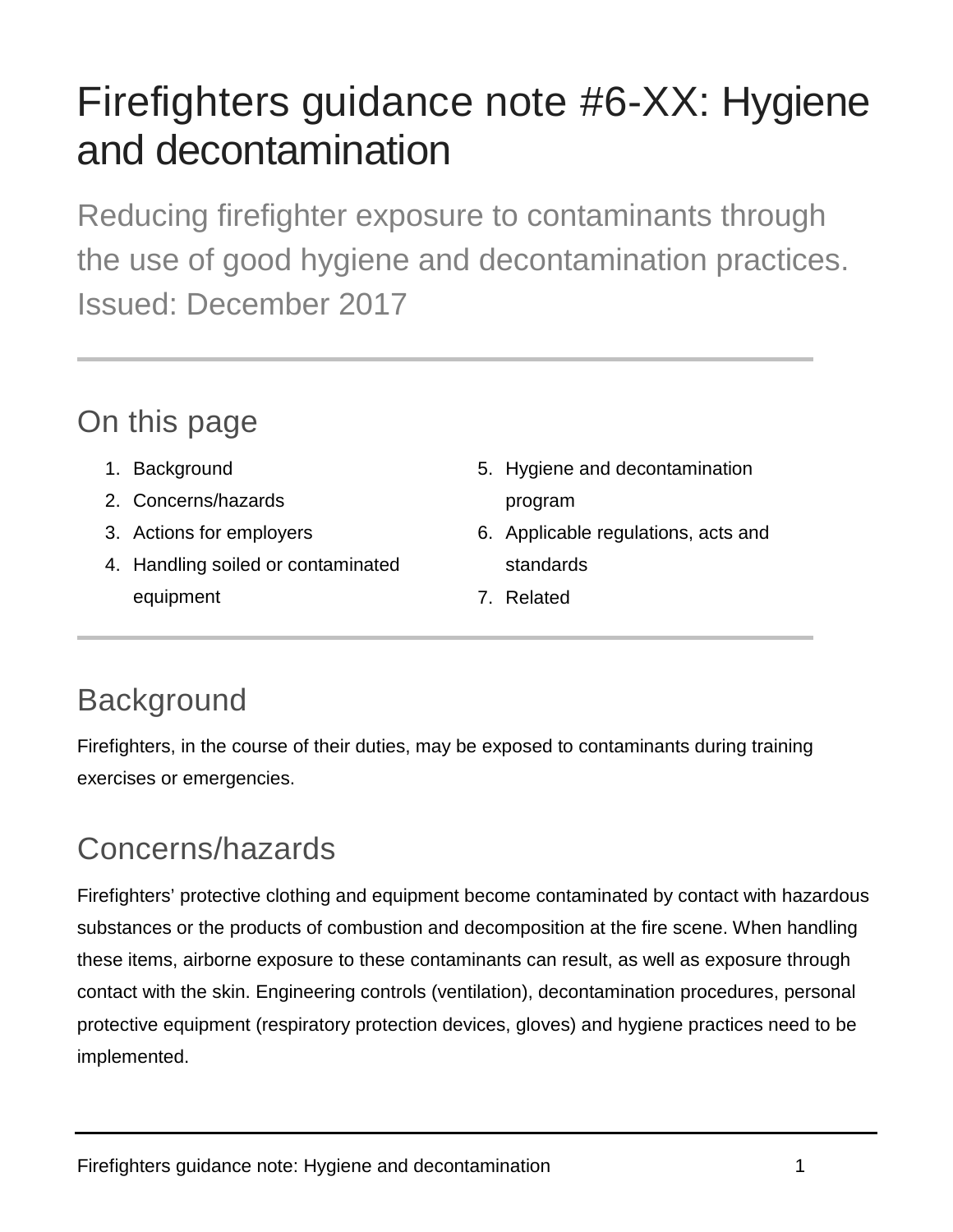## Actions for employers

Employers should:

• develop a program of decontamination, which includes engineering controls (ventilation), decontamination procedures, personal protective equipment (respiratory protection devices, gloves) and hygiene practices, in consultation with the joint health and safety committee

## Handling soiled or contaminated equipment

Proper instruction, training and decontamination procedures can reduce illness among fire personnel.

Decontaminate all equipment used at a fire scene. This includes associated equipment (such as fire hoses and pumps), bunker gear and personal protective equipment (such as respiratory protection devices, gloves and boots).

Carrying these items in the cabs of fire department apparatus or in personal vehicles may be hazardous due to the off gassing and presence of toxins and carcinogens.

Soiled or contaminated equipment should **not** be:

- transported inside the cabs of fire department vehicles
- transported inside a personal vehicle
- taken into the living quarters of a fire station
- taken into the firefighter's home

Clean equipment and wash personal clothing after training or responding to an incident where equipment has been contaminated. Follow field decontamination procedures.

Appropriate facilities and equipment should be readily available to quickly clean and decontaminate firefighting equipment.

#### Hygiene and decontamination program

The following elements should be part of your hygiene and decontamination program: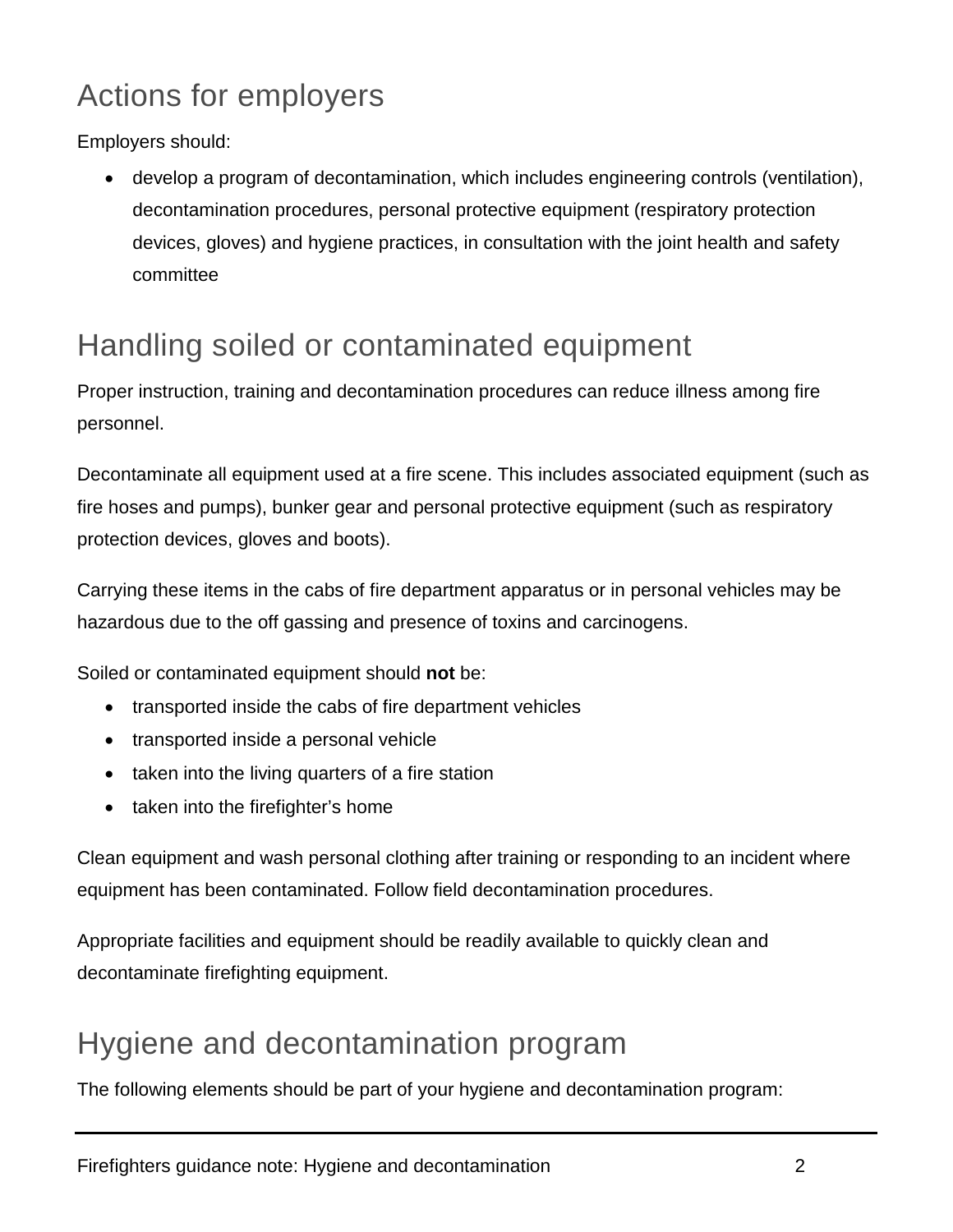- procedures for dealing with contaminated personal protective equipment, self-contained breathing apparatus and any other firefighting equipment at a training centre or emergency scene
- steps for initial decontamination of fire personnel at a training centre or emergency scene
- safety precautions and protective equipment to be worn when cleaning equipment or vehicles
- procedures for showering and changing clothes once personnel return to the station
- establish areas within the fire station that contaminated equipment should not enter
- review the manufacturer's procedures and instructions for the use of extractors and washing machines for all PPE
- designate an area to store clean bunker gear, PPE and fire equipment

#### Applicable regulations, acts and standards

Read:

- *[Occupational](https://www.ontario.ca/laws/statute/90o01) Health and Safety Act*
	- o clause 25(1)(b) for maintaining equipment in good condition
	- $\circ$  clause 25(2)(a) for providing information and instruction to a worker
	- o clause 25(2)(d) for making workers aware of hazards
	- $\circ$  clause 25(2)(e) for consulting with the Joint Health and Safety Committee or Health and Safety Representative
	- o clause 25(2)(h) for taking every precaution reasonable to protect workers
- *Regulation 833 – [Control of Exposure to Biological or Chemical Agents](https://www.ontario.ca/laws/regulation/900833)*
- *O. Reg. 278/05 – Designated Substance - [Asbestos on Construction Projects and in](https://www.ontario.ca/laws/regulation/050278)  Buildings and [Repair Operations](https://www.ontario.ca/laws/regulation/050278)*
- *O. Reg. 490/09 - [Designated Substances](https://www.ontario.ca/laws/regulation/090490)*

#### Related